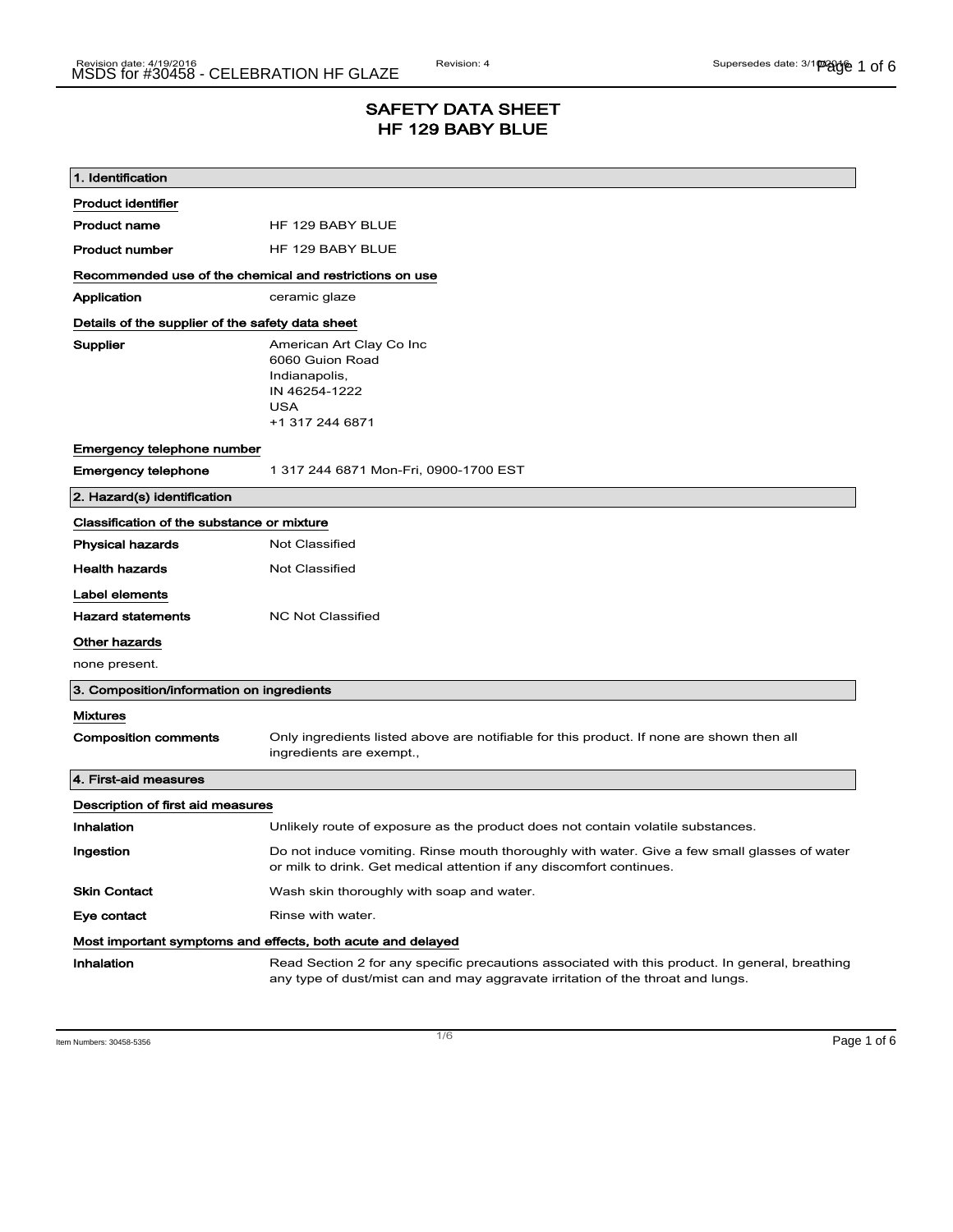| Ingestion                                                    | Read Section 2 for any specific precautions associated with the use of this product. Products<br>with specific warnings about ingestion will give guidance there.                                                                                                                                           |  |
|--------------------------------------------------------------|-------------------------------------------------------------------------------------------------------------------------------------------------------------------------------------------------------------------------------------------------------------------------------------------------------------|--|
| <b>Skin contact</b>                                          | Read Section 2 for any specific precautions associated with the use of this product. In general<br>most ceramic glazes, clays and special products will tend to have a drying effect on the skin<br>and may cause some sensitivity to users with sensitive skin.                                            |  |
| Eye contact                                                  | Read Section 2 for any specific precautions associated with the use of this product. In general<br>most ceramic and special products contain materials that maybe abrasive to eyes. Keeping<br>materials from contacting the eyes is prudent. If contact does occur, flush with clean water, do<br>not rub. |  |
|                                                              | Indication of immediate medical attention and special treatment needed                                                                                                                                                                                                                                      |  |
| Notes for the doctor                                         | Treat symptomatically.                                                                                                                                                                                                                                                                                      |  |
| 5. Fire-fighting measures                                    |                                                                                                                                                                                                                                                                                                             |  |
| Extinguishing media                                          |                                                                                                                                                                                                                                                                                                             |  |
| Suitable extinguishing media                                 | Use fire-extinguishing media suitable for the surrounding fire.                                                                                                                                                                                                                                             |  |
| Special hazards arising from the substance or mixture        |                                                                                                                                                                                                                                                                                                             |  |
| <b>Specific hazards</b>                                      | The product is not believed to present a hazard due to its physical nature.                                                                                                                                                                                                                                 |  |
| Advice for firefighters                                      |                                                                                                                                                                                                                                                                                                             |  |
| Special protective equipment<br>for firefighters             | Use protective equipment appropriate for surrounding materials.                                                                                                                                                                                                                                             |  |
| 6. Accidental release measures                               |                                                                                                                                                                                                                                                                                                             |  |
|                                                              | Personal precautions, protective equipment and emergency procedures                                                                                                                                                                                                                                         |  |
| <b>Personal precautions</b>                                  | For personal protection, see Section 8.                                                                                                                                                                                                                                                                     |  |
| <b>Environmental precautions</b>                             |                                                                                                                                                                                                                                                                                                             |  |
| <b>Environmental precautions</b>                             | Please read Section 2 completely. If any environmental warnings such as; H411 or H412 are<br>listed in Section 2, please use appropriate procedures when disposing of product and<br>container. Do not put materials into waterways or sewers.                                                              |  |
| Methods and material for containment and cleaning up         |                                                                                                                                                                                                                                                                                                             |  |
| Methods for cleaning up                                      | Collect spillage for reclamation or absorb in vermiculite, dry sand or similar material.                                                                                                                                                                                                                    |  |
| Reference to other sections                                  | For waste disposal, see Section 13. For personal protection, see Section 8.                                                                                                                                                                                                                                 |  |
| 7. Handling and storage                                      |                                                                                                                                                                                                                                                                                                             |  |
| Precautions for safe handling                                |                                                                                                                                                                                                                                                                                                             |  |
| Usage precautions                                            | Read label before use. Do not eat, drink or smoke when using this product. Good personal<br>hygiene procedures should be implemented. Wash hands and any other contaminated areas<br>of the body with soap and water before leaving the work site.                                                          |  |
| Conditions for safe storage, including any incompatibilities |                                                                                                                                                                                                                                                                                                             |  |
|                                                              |                                                                                                                                                                                                                                                                                                             |  |
| Storage precautions                                          | Store in tightly-closed, original container in a dry and cool place.                                                                                                                                                                                                                                        |  |
| Specific end uses(s)                                         |                                                                                                                                                                                                                                                                                                             |  |
| Specific end use(s)                                          | The identified uses for this product are detailed in Section 1.2.                                                                                                                                                                                                                                           |  |

Item Numbers: 30458-5356 **Page 2 of 6**  $\overline{2/6}$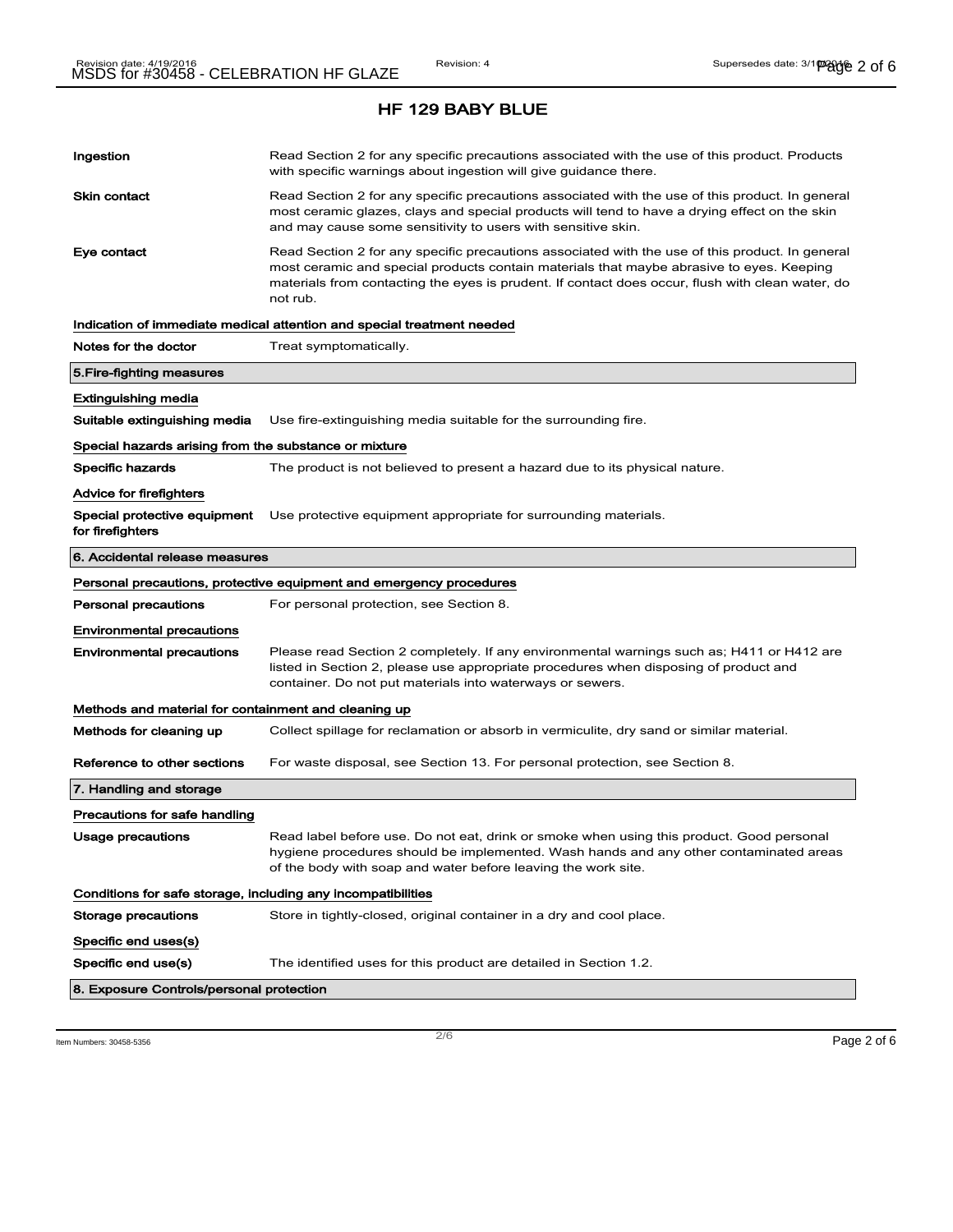| Ingredient comments                 | Only ingredients listed n Section 3 are notifiable for this product. If none are shown then all<br>ingredients are exempt.                                                                                           |
|-------------------------------------|----------------------------------------------------------------------------------------------------------------------------------------------------------------------------------------------------------------------|
| <b>Exposure controls</b>            |                                                                                                                                                                                                                      |
| Appropriate engineering<br>controls | No specific ventilations requirements unless the "FAN" pictogram is shown above or specified<br>in Section 2.                                                                                                        |
| Eye/face protection                 | No specific eye protection required unless the "EYE PROTECTION" pictogram is shown<br>above or specified in Section 2.                                                                                               |
| <b>Hand protection</b>              | No specific hand protection required unless the "HAND PROTECTION" pictogram is shown<br>above or specified in Section 2.                                                                                             |
| Hygiene measures                    | Using good personal hygiene practices is always appropriate. Keeping a clean work space,<br>cleaning up properly when done, and not eating, drinking or smoking when using this product.                             |
| <b>Respiratory protection</b>       | No specific respiratory protection required unless the "RESPIRATOR" pictogram is shown<br>above or specified in Section 2. Using the appropriate certified protection for the operation is<br>important if required. |

#### 9. Physical and Chemical Properties

# Information on basic physical and chemical properties

| Appearance                                      | Colored liquid.           |
|-------------------------------------------------|---------------------------|
| Color                                           | Various colors.           |
| Odor                                            | Almost odorless.          |
| Odor threshold                                  | No information available. |
| рH                                              | 6-8                       |
| <b>Melting point</b>                            | No information available. |
| Initial boiling point and range                 | No information available. |
| <b>Flash point</b>                              | No information available. |
| <b>Evaporation rate</b>                         | No information available. |
| Flammability (solid, gas)                       | No information available. |
| Upper/lower flammability or<br>explosive limits | No information available. |
| <b>Vapour pressure</b>                          | No information available. |
| <b>Relative density</b>                         | Greater than 1.0          |
| Solubility(ies)                                 | Not applicable.           |
| <b>Partition coefficient</b>                    | No information available. |
| <b>Auto-ignition temperature</b>                | Not applicable.           |
| <b>Decomposition Temperature</b>                | No information available. |
| <b>Viscosity</b>                                | No information available. |
| <b>Explosive properties</b>                     | none                      |
| <b>Oxidising properties</b>                     | none                      |
| Other information                               | Not applicable.           |

Item Numbers: 30458-5356 **Page 3 of 6**  $\overline{3/6}$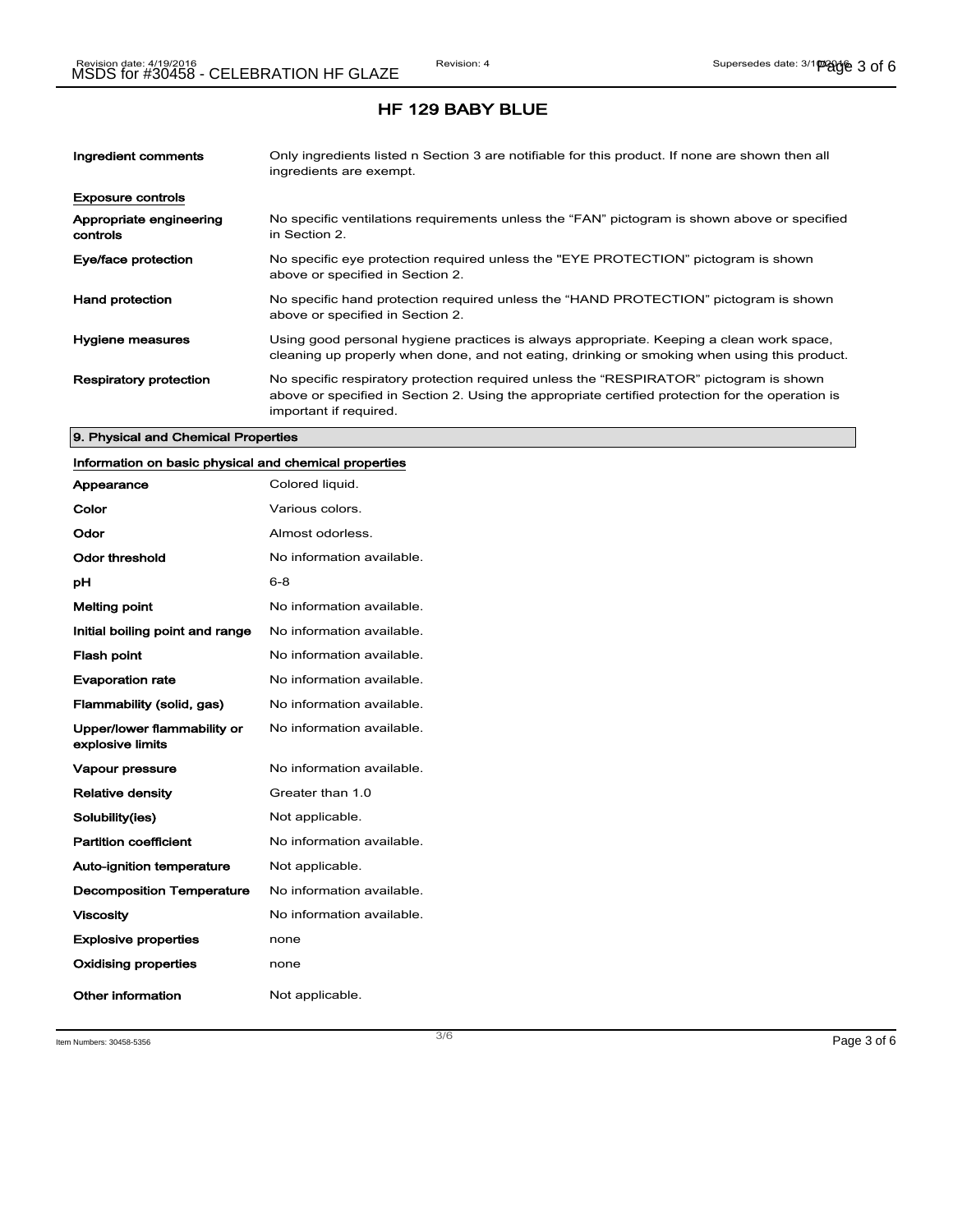## HF 129 BABY BLUE

| 10. Stability and reactivity               |                                                                                                                                                                                                                                                |
|--------------------------------------------|------------------------------------------------------------------------------------------------------------------------------------------------------------------------------------------------------------------------------------------------|
| Reactivity                                 | There are no known reactivity hazards associated with this product.                                                                                                                                                                            |
| <b>Stability</b>                           | No particular stability concerns.                                                                                                                                                                                                              |
| Possibility of hazardous<br>reactions      | None known.                                                                                                                                                                                                                                    |
| Conditions to avoid                        | None known.                                                                                                                                                                                                                                    |
| <b>Materials to avoid</b>                  | None known.                                                                                                                                                                                                                                    |
| <b>Hazardous decomposition</b><br>products | None known.                                                                                                                                                                                                                                    |
| 11. Toxicological information              |                                                                                                                                                                                                                                                |
| Information on toxicological effects       |                                                                                                                                                                                                                                                |
| <b>Toxicological effects</b>               | Please read Section 2 thoroughly to understand the toxicological risks, (if any) and<br>precautions for safe use (if any).                                                                                                                     |
| Skin corrosion/irritation                  |                                                                                                                                                                                                                                                |
| <b>Skin sensitization</b>                  |                                                                                                                                                                                                                                                |
| <b>Skin sensitisation</b>                  | Based on available data the classification criteria are not met.                                                                                                                                                                               |
| Eye contact                                | May cause temporary eye irritation.                                                                                                                                                                                                            |
| 12. Ecological Information                 |                                                                                                                                                                                                                                                |
| Ecotoxicity                                | Please read Section 2 completely. If any environmental warnings such as; H411 or H412 are<br>listed in Section 2, please use appropriate procedures when disposing of product and<br>container. Do not put materials into waterways or sewers. |
| Toxicity                                   |                                                                                                                                                                                                                                                |
| Toxicity                                   | Please read Section 2 completely. If any environmental warnings such as; H411 or H412 are<br>listed in Section 2, please use appropriate procedures when disposing of product and<br>container. Do not put materials into waterways or sewers. |
| Persistence and degradability              |                                                                                                                                                                                                                                                |
| Persistence and degradability              | No data available.                                                                                                                                                                                                                             |
| <b>Biodegradation</b>                      | Not inherently biodegradable.                                                                                                                                                                                                                  |
| <b>Bioaccumulative potential</b>           |                                                                                                                                                                                                                                                |
| <b>Partition coefficient</b>               | No information available.                                                                                                                                                                                                                      |
| Mobility in soil                           |                                                                                                                                                                                                                                                |
| <b>Mobility</b>                            | Semi-mobile.                                                                                                                                                                                                                                   |
| Results of PBT and vPvB assessment         |                                                                                                                                                                                                                                                |
| Results of PBT and vPvB<br>assessment      | This product does not contain any substances classified as PBT or vPvB.                                                                                                                                                                        |
| Other adverse effects                      |                                                                                                                                                                                                                                                |

Item Numbers: 30458-5356 **Page 4 of 6**  $\overline{a}$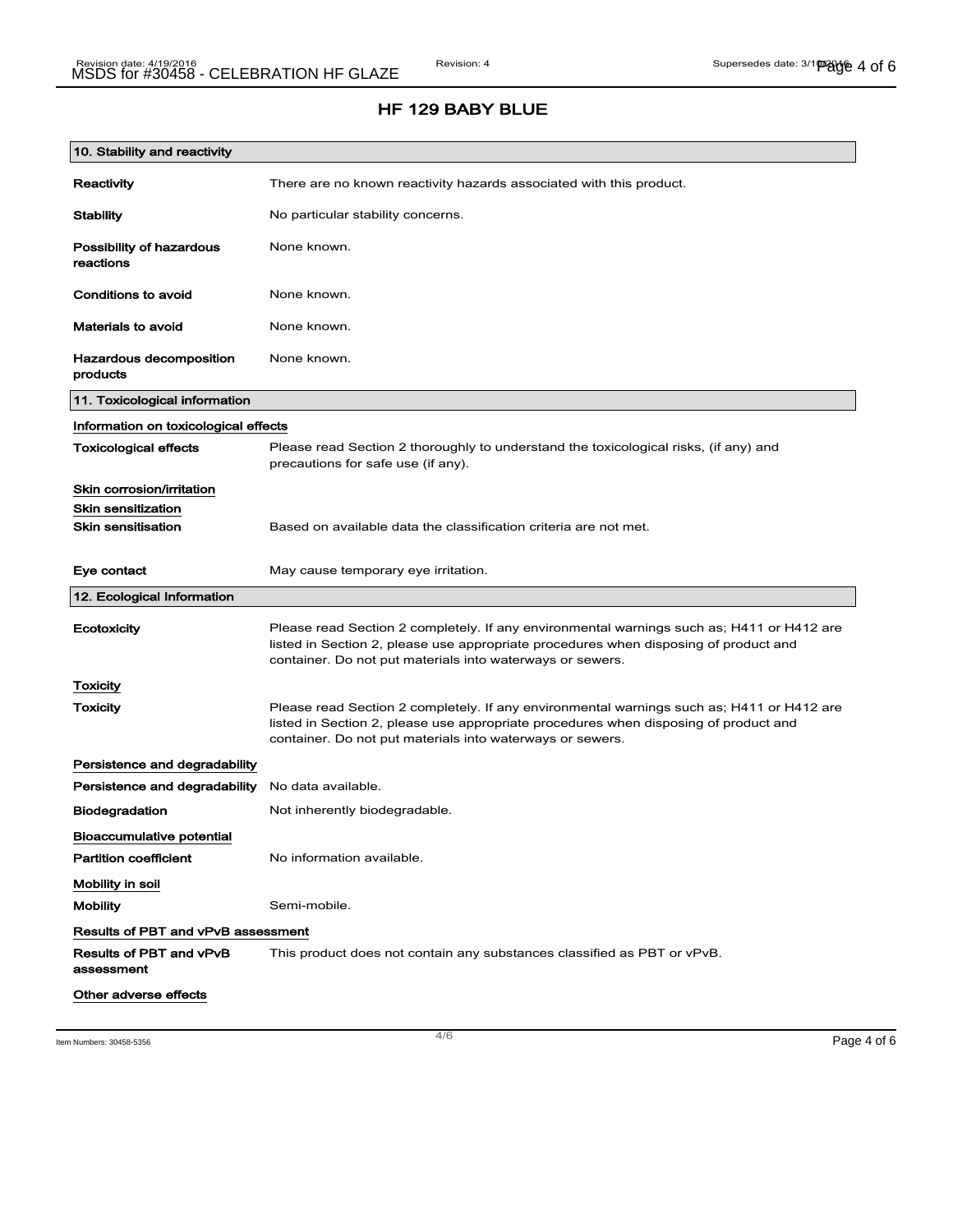| Other adverse effects                                                                                                                                                                                                                                                                                | None known.                                                                                                                                                                                  |  |
|------------------------------------------------------------------------------------------------------------------------------------------------------------------------------------------------------------------------------------------------------------------------------------------------------|----------------------------------------------------------------------------------------------------------------------------------------------------------------------------------------------|--|
| 13. Disposal considerations                                                                                                                                                                                                                                                                          |                                                                                                                                                                                              |  |
| Waste treatment methods                                                                                                                                                                                                                                                                              |                                                                                                                                                                                              |  |
| General information                                                                                                                                                                                                                                                                                  | Dispose of waste product or used containers in accordance with local regulations When<br>handling waste, the safety precautions applying to handling of the product should be<br>considered. |  |
| 14. Transport information                                                                                                                                                                                                                                                                            |                                                                                                                                                                                              |  |
| General                                                                                                                                                                                                                                                                                              | This package is shipped in accordance with ADR SP375, IATA A197 & IMDG 2.10.2.7.                                                                                                             |  |
| UN Number                                                                                                                                                                                                                                                                                            |                                                                                                                                                                                              |  |
| Not applicable.                                                                                                                                                                                                                                                                                      |                                                                                                                                                                                              |  |
| UN proper shipping name                                                                                                                                                                                                                                                                              |                                                                                                                                                                                              |  |
| Not applicable.                                                                                                                                                                                                                                                                                      |                                                                                                                                                                                              |  |
| Transport hazard class(es)                                                                                                                                                                                                                                                                           |                                                                                                                                                                                              |  |
| No transport warning sign required.                                                                                                                                                                                                                                                                  |                                                                                                                                                                                              |  |
| Packing group                                                                                                                                                                                                                                                                                        |                                                                                                                                                                                              |  |
| Not applicable.                                                                                                                                                                                                                                                                                      |                                                                                                                                                                                              |  |
| Environmental hazards                                                                                                                                                                                                                                                                                |                                                                                                                                                                                              |  |
| <b>Environmentally Hazardous Substance</b><br>Please refer to Section 2 for any environmental hazards associated with this product. If H411/H412 warnings are shown then<br>please verify packaging and labelling requirements for larger volumes<br>Special precautions for user<br>Not applicable. |                                                                                                                                                                                              |  |
| <b>Transport in bulk according to</b> Not applicable.<br>Annex II of MARPOL 73/78<br>and the IBC Code                                                                                                                                                                                                |                                                                                                                                                                                              |  |
| 15. Regulatory information                                                                                                                                                                                                                                                                           |                                                                                                                                                                                              |  |
| US State Regulations                                                                                                                                                                                                                                                                                 |                                                                                                                                                                                              |  |
|                                                                                                                                                                                                                                                                                                      | California Proposition 65 Carcinogens and Reproductive Toxins                                                                                                                                |  |
| None of the ingredients are listed or exempt.                                                                                                                                                                                                                                                        |                                                                                                                                                                                              |  |
| Inventories                                                                                                                                                                                                                                                                                          |                                                                                                                                                                                              |  |
| Canada - DSL/NDSL                                                                                                                                                                                                                                                                                    |                                                                                                                                                                                              |  |
| The following ingredients are not listed or exempt:                                                                                                                                                                                                                                                  |                                                                                                                                                                                              |  |
| <b>US-TSCA</b>                                                                                                                                                                                                                                                                                       |                                                                                                                                                                                              |  |
| The following ingredients are not listed or exempt:                                                                                                                                                                                                                                                  |                                                                                                                                                                                              |  |

US - TSCA 12(b) Export Notification

The following ingredients are not listed or exempt:

16. Other information